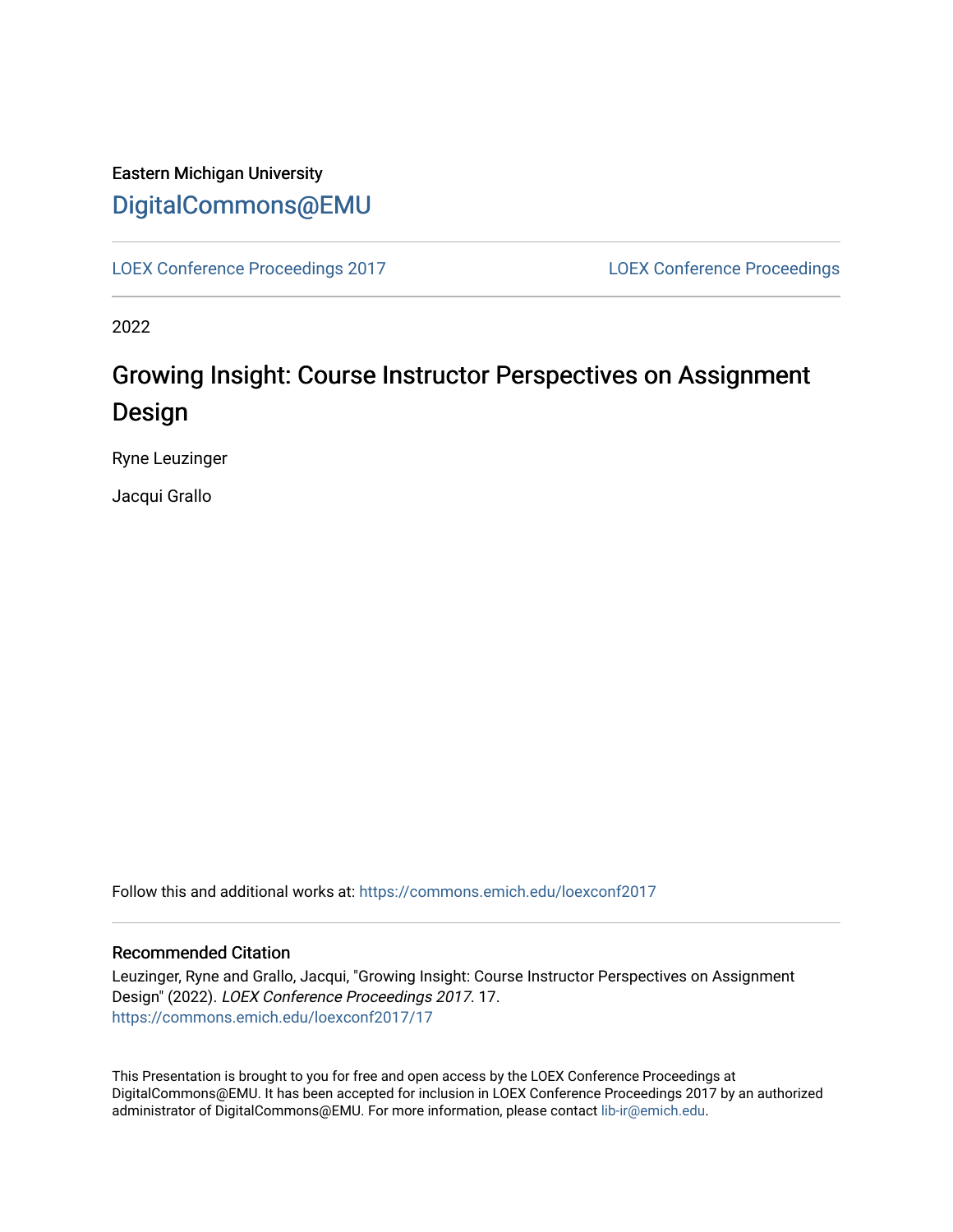# **GROWING INSIGHT: COURSE INSTRUCTOR PERSPECTIVES ON ASSIGNMENT DESIGN**

### **RYNE LEUZINGER AND JACQUI GRALLO**

#### **INTRODUCTION AND BACKGROUND**

One-shot information literacy (IL) instruction sessions at most institutions entail librarians engaging in teaching that is course-integrated and tailored to a research assignment. Yet, librarians often have limited insight into a course instructor's rationale and process for assignment design. Some key questions for librarians include:

Why are students being asked to do a certain task?

How have students been prepared for the task?

How will their work be assessed?

In this paper, we will discuss findings gathered from a survey designed to increase knowledge of assignment design practices at California State University Monterey Bay (CSUMB), an institution serving 8,000 students on California's Central Coast.

Gaining insight into the process behind an assignment's design (and the larger context in which it is integrated into the course) is of significant use in developing the most impactful IL instruction experience possible for students. The reasons for this are twofold: First, this knowledge provides librarians with the opportunity to integrate course instructors' practices, like scaffolding and annotated examples, into our instruction in order to reinforce these practices. Second, this knowledge is useful in circumstances in which there are opportunities for librarians to assist instructors with the implementation of evidence-based strategies in assignment design when those strategies are absent.

In seeking to fill this knowledge gap we posed to course instructors broadly relevant questions that provided insight into their approaches to assignment design. Our work seeks to build upon findings from recent campus-wide assessment projects that focused on written communication, critical thinking, and IL, which found that assignment design plays a crucial (and often overlooked) role in the teaching and learning process in our curriculum.

### **LITERATURE REVIEW**

In designing a survey that posed broadly relevant questions about assignment design we reviewed a variety of resources from across higher education that provided insight into common, impactful design practices. While there are many resources that describe recommended approaches to creating assignments within higher education settings—such as "Creating Assignments" (2015), to name just one of the many useful web pages on Center for Teaching and Learning sections of university websites—there is limited work that rigorously analyzes assignment design practices and their effectiveness. One area of assignment design that has recently been studied involves strategies that focus on creating clarity in an assignment. The Transparency in Learning and Teaching in Higher Education project led by the University of Nevada, Las Vegas has engaged in research regarding the outcomes associated with assignments that have been consciously designed to clearly communicate an assignment's purpose and task as well as its evaluation criteria (Winkelmes et al., 2016). Results from this project suggest that using a framework that emphasizes clarity is beneficial for all students, particularly students who are underrepresented minorities.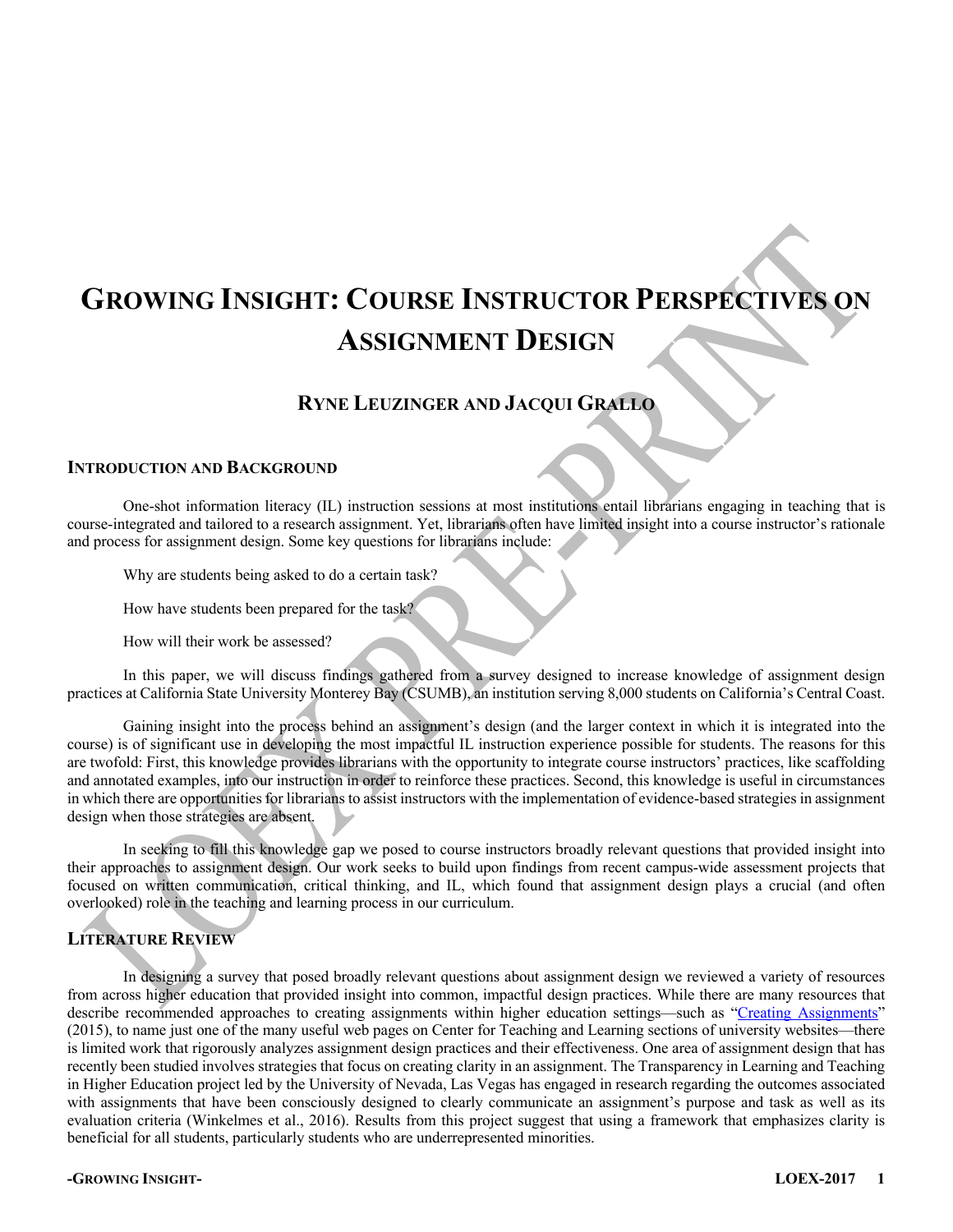Grant Wiggins and Jay McTighe's influential book *Understanding by Design* (1998) provided insight into the utility of backward design, which is defined by first identifying desired results, then determining acceptable evidence of learning, and finally planning learning experiences and instruction. Wiggins and McTighe's book also provided us with useful information on approaches to aligning learning outcomes. Similarly, John Bean's *Engaging Ideas* (1996) provided a list of explicit recommendations through a list of "Questions for Collegial Peer Review of an Assignment Handout," which makes reference to the importance of scaffolding as well as clearly communicating the purpose of an assignment (p. 106). The book *How Learning Works: Seven Research-Based Principles for Smart Teaching* references assignment design throughout and provided information for the development of our survey through its discussion of annotated examples and rubrics (Ambrose, Bridges, DiPietro, Lovett, & Norman, 2010, p. 130). Additionally useful was the article *The Contributions of Writing to Learning and Development: Results from a Large-scale Multiinstitutional Study*, which details effective practices in creating writing assignments and includes a survey developed to identify those practices, which provided us with a highly relevant template for our survey (Anderson, Anson, Gonyea, & Paine 2015, p. 208).

#### **METHODOLOGY**

We conducted a short survey during the Spring 2017 semester. The survey consisted of eight Likert-scale questions and six open-ended, short-answer questions that followed specific Likert-scale questions. The survey included a preamble stating that the intent of the survey was not to make normative claims about what instructors should or should not do when designing and implementing research assignments, but rather to provide the library with a better understanding of the design and instructional practices that occur. "Research assignment" was defined as "student work requiring the use of information sources beyond assigned course readings," and "design" was defined as "the creation of research assignments from scratch, as well as modification of existing assignments created by others."

Course instructors identified as prospective respondents were those who had, within the most recent four semesters, taught at least one section of a General Education (GE) course in which the university's lower-division IL learning outcomes are embedded. These are also high-priority courses for IL instruction sessions led by a librarian. A total of 62 instructors were contacted via email and invited to complete the survey.

#### **RESULTS**

Twenty-two instructors completed the Likert-scale questions in the survey, for a response rate of 35%. Most but not all of those who answered the Likert-scale questions also answered the open-ended follow-up questions.

#### **Alignment**

$$
\langle \text{fig 1>} \quad \langle \text{fig 2>} \quad \langle \text{fig 3>} \rangle
$$

The first three questions in the survey addressed alignment with course, major or program, and institution-level learning outcomes, respectively. Respondents indicated that intentional alignment with outcomes occurs most often at the course outcome level, followed by major or program level, followed by institutional level, and many noted that they are naturally connected. For example:

Because the learning outcomes for course, major, and institution are all linked, research assignments are tied to each of them. However, I most directly think about the course learning outcomes (and major learning outcomes in some cases) for research (and all) assignments.

Some discussed the alignment process in terms of explicitly and directly aligning the assignment with outcomes, while others described a more casual approach of keeping the outcomes "in mind."

#### **Scaffolding**

 $<$ fig 4 $>$ 

"Scaffolding" was defined as "a variety of instructional techniques used to move students progressively toward stronger understanding and, ultimately, greater independence in the learning process." To further clarify, respondents were directed to an online resource ("Instructional Scaffolding to Improve Learning," n.d.) containing examples of scaffolding strategies. All respondents said that they scaffold research assignments sometimes or always. Almost half of the respondents to the follow-up question discussed the importance of scaffolding as a way to provide formative feedback to students. For example: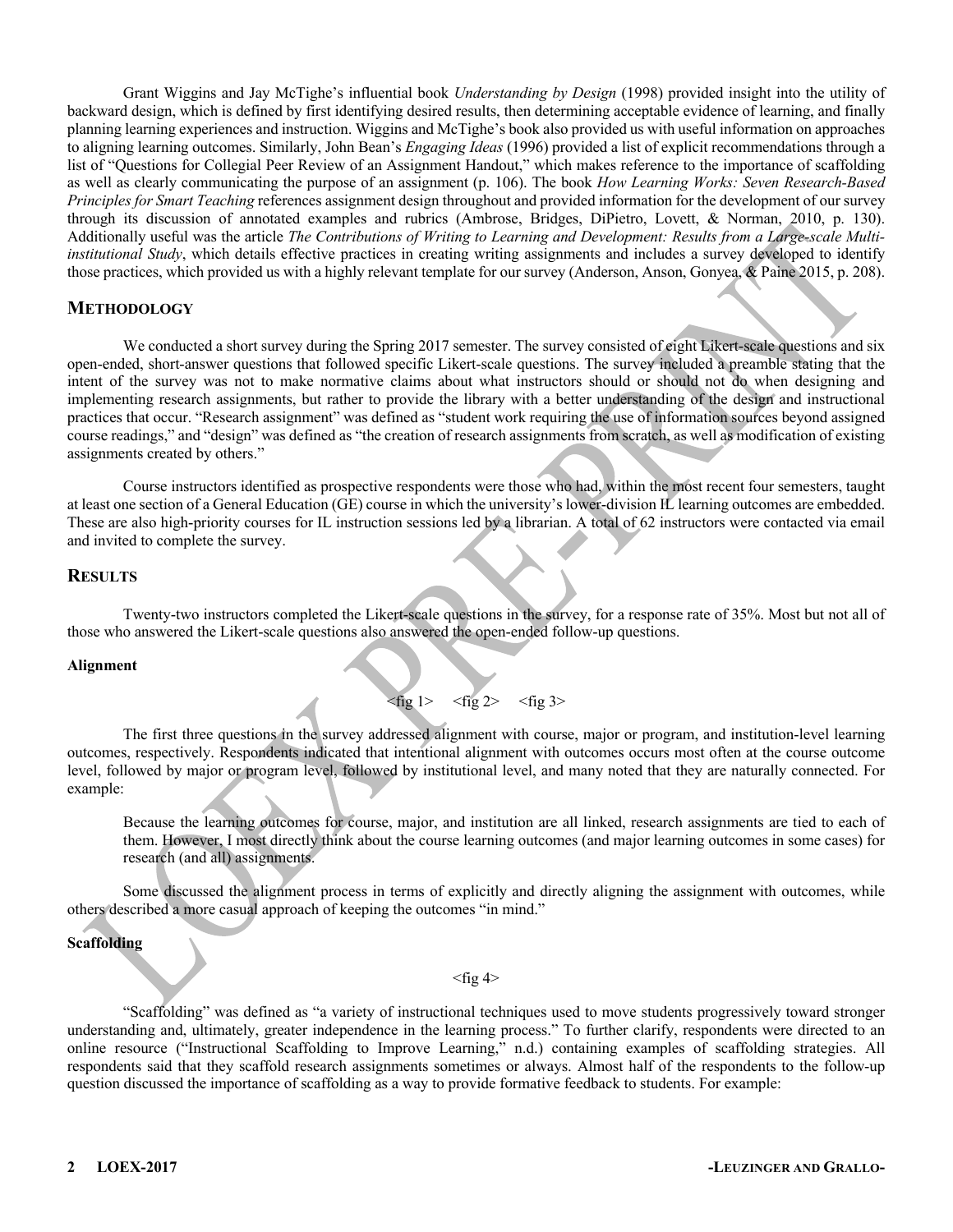I often break assignments into smaller pieces. For example, if a research assignment, students may have to turn in a topic description, research questions and a working bibliography and receive feedback on that before they move on to other steps in the process.

#### **Model Assignments**

 $<$ fig 5 $>$ 

Over 90% of respondents indicated that when designing research assignments, they sometimes or always look at assignments that other instructors have created.

#### **Clarity of Purpose**

There was no Likert-scale question associated with this topic; rather, respondents were asked, "How do you ensure that students understand the purpose of a research assignment (e.g., an introductory paragraph on the assignment itself, discussions in class, etc.)? In communicating the purpose of an assignment, do you explicitly reference learning outcomes?" About one-third said that they explicitly reference learning outcomes. Several instructors' responses concerned communicating a purpose that they considered to be larger than the learning outcomes, including developing a meaningful connection with subject matter, and acquiring career-related knowledge or skills.

#### **Specific Strategies for Success**

#### $<$ fig 6 $>$

Virtually all respondents indicated that they provide students with specific strategies or steps for successfully completing a research assignment. Several discussed this as a means of helping students learn the research and writing process, without needing to focus on it to the extent to which the course content becomes secondary. One instructor explains:

It is important for them to learn the skills, I think, but I also want [them] to experience the enjoyment of an immersive experience relating to a topic/content. If they are expending all their energy on figuring out the strategies, it impedes their relationship to the topic/content.

Another discussed the importance of providing specific steps for students in terms of the multilevel classroom, and the need to adequately prepare all students for future coursework:

I provide specific strategies because of the different experiences students have had at their respective high schools or community colleges; if I can ensure that they have a basic strategy for research, I know that they're ready to successfully complete subsequent courses.

#### **Examples of Successful Assignments**

#### $<$ fig 7>

Instructors were asked whether they provided students with examples of successfully completed research assignments from previous semesters. This question elicited the greatest variation in responses, with "always" and "sometimes" each indicating 36.4%, and the remainder, "never." Of those that said they did, several noted the value of this practice in terms of increasing clarity and transparency: "Students need to see an example of what was done correctly and why it was correct, as well as have an example that they can examine and determine what was done correctly and incorrectly on their own." Of those who said "never," two said things like "no but I should, " and one indicated a belief that this would make the assignment "too easy."

#### **Rubrics and Grading Criteria**

#### $<$ fig 8 $>$

The vast majority of respondents provide students with a rubric or specific grading criteria in some form. However, when asked as a follow-up question whether they discuss the rubrics/criteria with students and why or why not, comments were mixed. Regardless of whether they discussed the criteria in class, most expressed the value of the rubrics/criteria as helpful to students in self-assessing their work.

#### **DISCUSSION**

**-GROWING INSIGHT- LOEX-2017 3**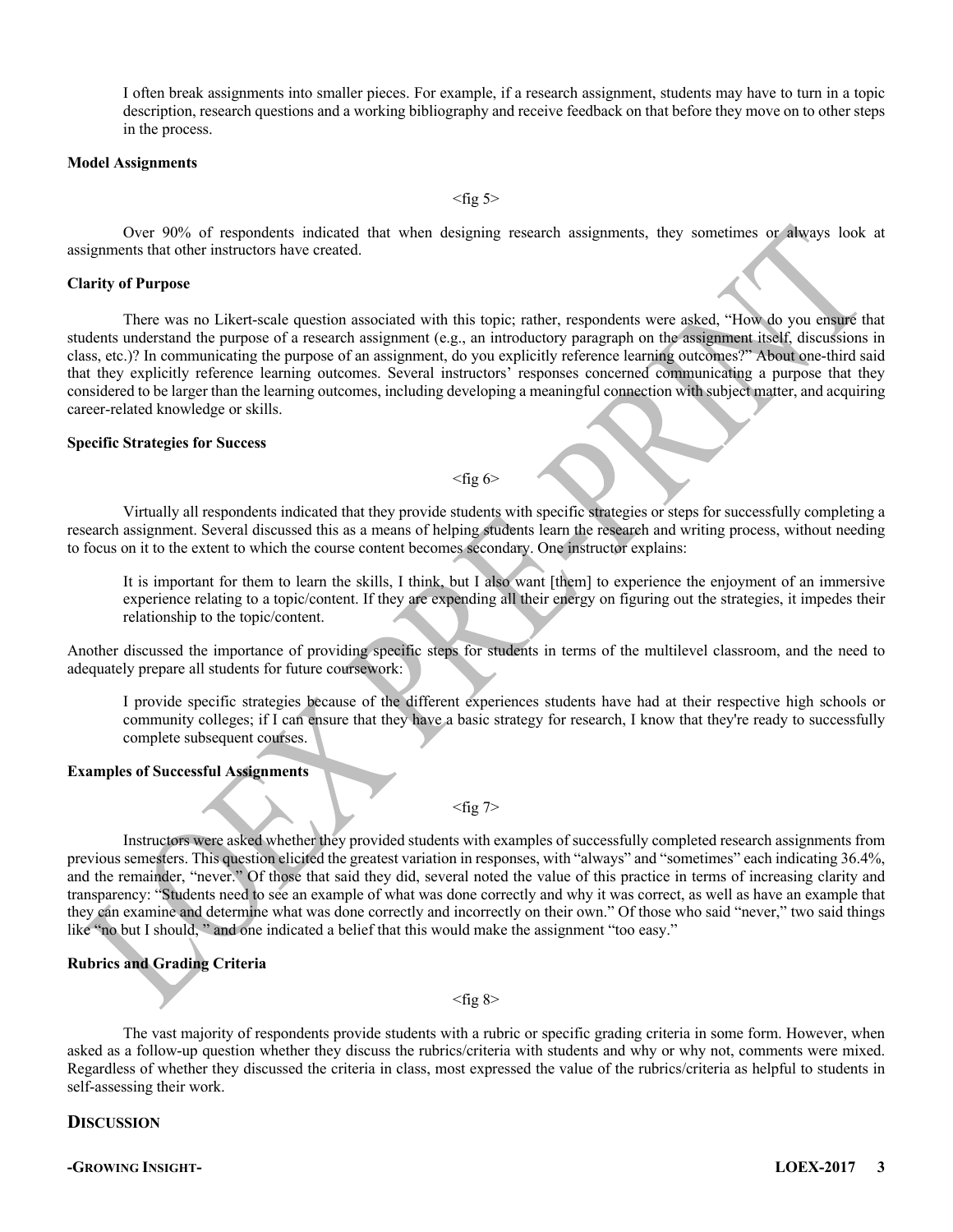This section offers suggestions, based on our results, for librarians delivering IL instruction sessions in support of existing assignments, as well as participating in assignment design asynchronously or synchronously. The survey results, due to the size and local nature of the sample, may not be generalizable to course instructors across all institutions. However, they shed light on impactful questions that can be asked of course instructors, and on the expertise in this area that might be most valuable for librarians to develop and share.

#### **Developing IL Lesson Plans to Support Existing Assignments**

The purpose of our survey was to provide CSUMB instruction librarians with a deeper understanding of the assignment design practices that course instructors engage in, and thus a clearer sense of where to begin conversations about planning an IL instruction session. Asking instructors a few key questions about assignment design can help librarians meet students where they are with respect to their preparation for and understanding of the assignment, thereby well-positioning themselves to produce meaningful learning in the area of IL.

As one might expect, our survey revealed significant attention to learning outcomes, both at the assignment design stage, and in communicating the assignment's purpose to students. While most instruction librarians may already engage instructors in conversations about assignment and IL instruction session outcomes, they can consider further employing the outcomes in discussions or activities with students. For example, one respondent described an activity wherein they ask students to identify which course outcomes a given assignment meets, and why. Librarians can consider having similar conversations specific to the assignment's IL components.

Since the results of our survey indicated varying degrees of attention to other evidence-based assignment design practices, which may not be evident in assignment prompts, conversations about providing effective IL instruction might also revolve around the following questions:

- *What relevant work have students already done? Did they encounter significant challenges in completing that work?*
- *How have students been helped to understand the purpose of the assignment?*
- *What specific strategies or steps have students been encouraged to take in the development of their research project?*

One respondent described this as the domain of the librarian, and another was clear that they avoid this in order to not make the assignment "too easy," so librarians might further ask how to ensure that students receive consistent and appropriate messages.

• *Have students been provided with an example of a successfully completed assignment from a previous semester? If so, would it be appropriate to incorporate this into IL-focused classroom activities?*

#### **Opportunities for Collaboration on Research Assignment Design**

There are a number of ways librarians can participate in the design of research assignments asynchronously as well as synchronously. This section identifies specific opportunities based on the survey results.

#### **Asynchronous Support**

The survey results demonstrate that some instructors are unaware of common, effective assignment design strategies. In our role as both instructors and facilitators of access to information, librarians are uniquely situated to provide course instructors with support for assignment design by managing, promoting, and contributing to professional development resources such as the following:

- Assignment archives within university institutional repositories
- Broader resources such as MERLOT that bring together teaching materials from across institutions
- Assignment-design aids such as the AAC&U VALUE rubrics (Rhodes, 2009), or resources offered by Centers for Teaching and Learning, such as "How Do I Create Meaningful and Effective Assignments?" (2015) from Texas Tech's Teaching, Learning, & Professional Development Center

#### **Synchronous Collaborative Design**

The library can engage in collaborative assignment design by promoting it as a consultation-based service requiring a specified amount of lead time, as well as by strategically scheduling workshops. Junisbai, Lowe, and Tagge (2016) evaluated students' IL learning associated with various levels of librarian involvement in a course, and found that a "sweet spot" exists, i.e., students learn the most when librarians provide some input into assignment design and later lead one or two instruction sessions. Our survey indicated interest among instructors, and therefore possible opportunities for collaboration, in the areas of evidence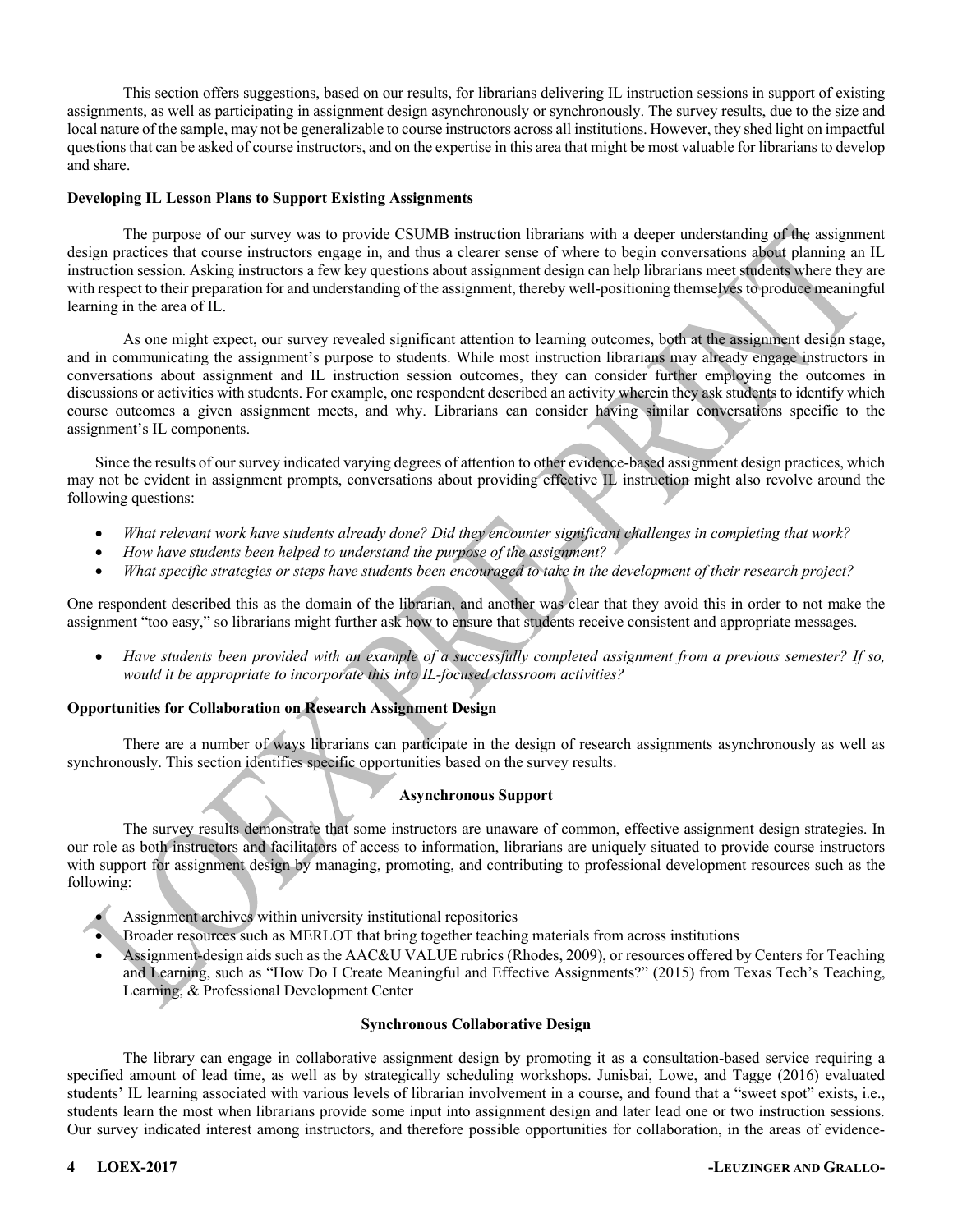based assignment design, including intentionally aligning assignments with outcomes, providing meaningful scaffolding experiences, and ensuring clarity of an assignment's purpose.

#### **CONCLUSION**

The survey that we conducted provided us with newfound insight into course instructor perspectives on assignment design at CSUMB. The responses that we collected thoughtfully described, in considerable depth, various approaches used to design or modify assignments. A key finding for us is that among those surveyed there are a variety of practices employed that may not be evident in the assignment itself and are useful for us to have greater consciousness of as we prepare to teach one-shot course integrated IL instruction sessions. Moving forward, we feel it will be a useful and effective teaching practice to utilize the questions listed in the Discussion section as we engage in conversations with instructors about assignment design prior to an instruction session. In doing so, we will be prepared to reinforce key practices like scaffolding and backward design. Our results also communicated that there are opportunities for librarians to have an impact on an assignment's overall design, as librarians are well-positioned to help instructors gain a sense of the full scope of assignment design resources available to them.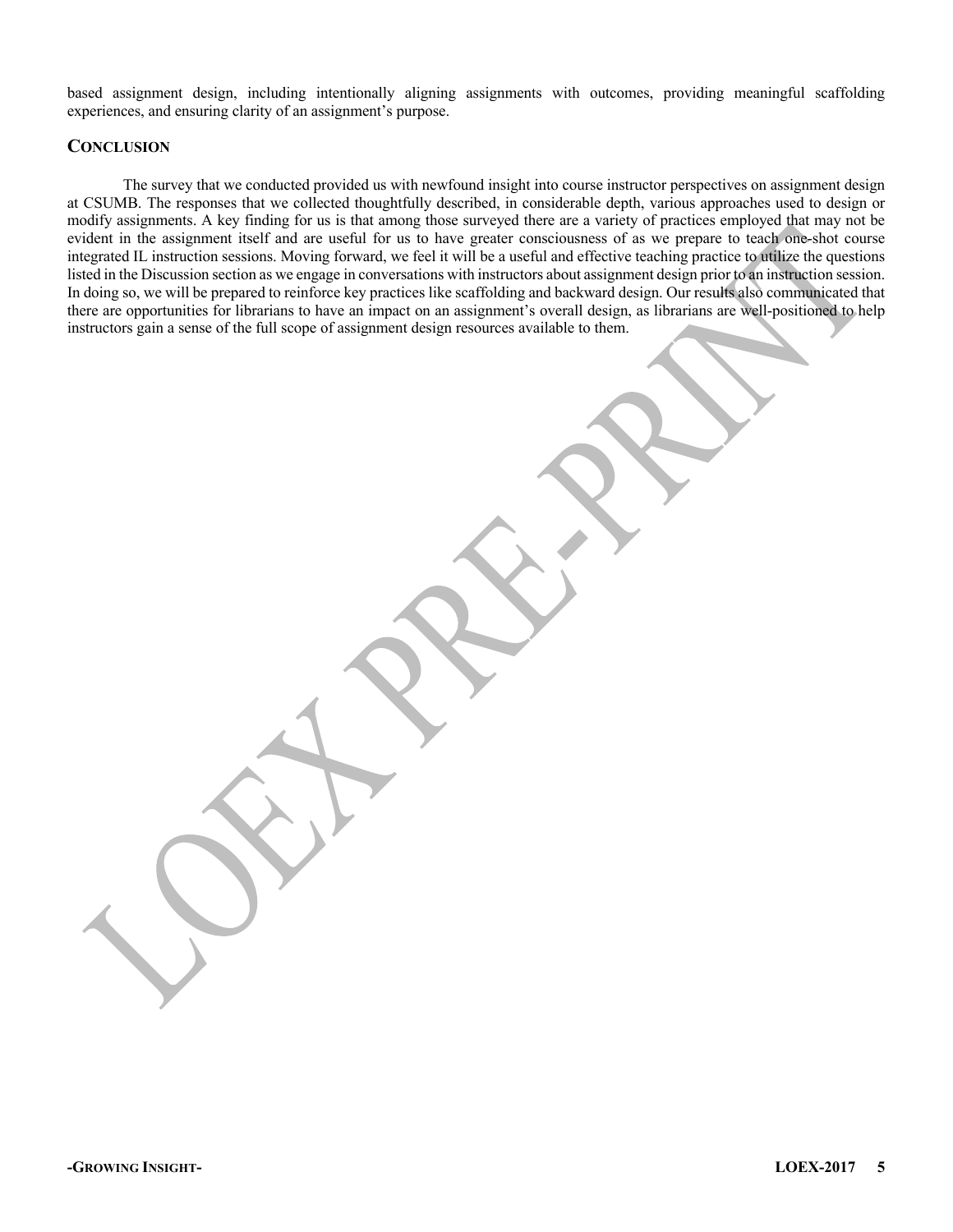#### **REFERENCES**

- Ambrose, S. A., Bridges, M. W., DiPietro, M., Lovett, M. C., & Norman, M. K. (2010). *How learning works: Seven research-based principles for smart teaching*. San Francisco, CA: Jossey-Bass.
- Anderson, P., Anson, C. M., Gonyea, R. M., & Paine, C. (2015). The contributions of writing to learning and development: results from a large-scale multi-institutional study. *Research in the Teaching of English*, 50(2), 199.
- Bean, J. C. (1996). Engaging ideas. *The professor's guide to integrating writing, critical thinking, and active learning in the classroom*. San Francisco, CA: Jossey-Bass.

Creating assignments. (2015). Retrieved from https://www.cmu.edu/teaching/assessment/assesslearning/creatingassignments.html

- How do I create meaningful and effective assignments? (2015, November 23). Retrieved from https://www.depts.ttu.edu/tlpdc/Resources/Teaching\_resources/TLPDC\_teaching\_resources/CreatingEffectiveAssignmen ts.php
- Junisbai, B., Lowe, M. S., & Tagge, N. (2016). A Pragmatic and Flexible Approach to Information Literacy: Findings from a Three-Year Study of Faculty-Librarian Collaboration. The Journal of Academic Librarianship, 42(5), 604-611.
- Merlot II: Multimedia educational resource for learning and online teaching. (2017). Retrieved from https://www.merlot.org/merlot/index.htm
- Rhodes, T. (2009). *Assessing outcomes and improving achievement: Tips and tools for using the rubrics.* Washington, DC: Association of American Colleges and Universities.

Wiggins, G. P., & McTighe, J. (2005). *Understanding by design*. Alexandria, VA: ASCD.

Winkelmes, M. A., Bernacki, M., Butler, J., Zochowski, M., Golanics, J., & Weavil, K. H. (2016). A Teaching Intervention that Increases Underserved College Students' Success. *Peer Review*, 18(1/2), 31.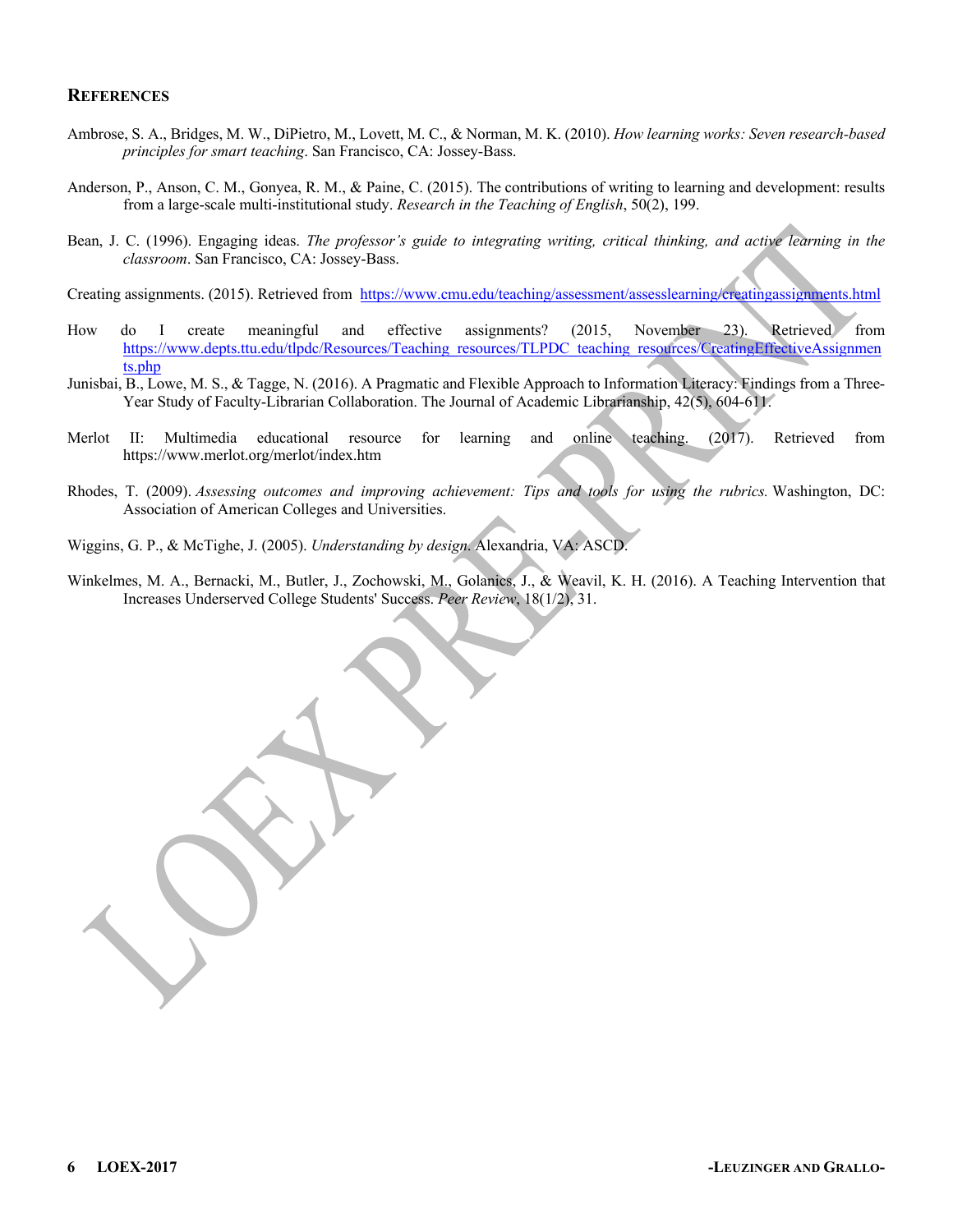### **APPENDIX**

#### **Survey Questions**

1. Do you intentionally align research assignments with course student learning outcomes?

Always

Sometimes

Never

2. Do you intentionally align research assignments with program student learning outcomes (e.g., Major Learning Outcomes or GE Area outcomes)?

Always

Sometimes

Never

3. Do you intentionally align research assignments with institutional student learning outcomes?

Always

Sometimes

Never

4. Please comment on your alignment practices with respect to creating research assignments.

5. Do you scaffold assignments within your course(s)? "Scaffolding" refers to a variety of instructional techniques used to move students progressively toward stronger understanding and, ultimately, greater independence in the learning process. See Table 1 on page 2 of this document for examples of scaffolding strategies:

http://www.niu.edu/facdev/\_pdf/guide/strategies/instructional\_scaffolding\_to\_improve\_learning.pdf

Always

Sometimes

Never

6. If you scaffold, could you briefly describe that practice?

7. When creating research assignments, do you look at examples that other instructors have created (either at CSUMB or other institutions)?

Always

**-GROWING INSIGHT- LOEX-2017 7**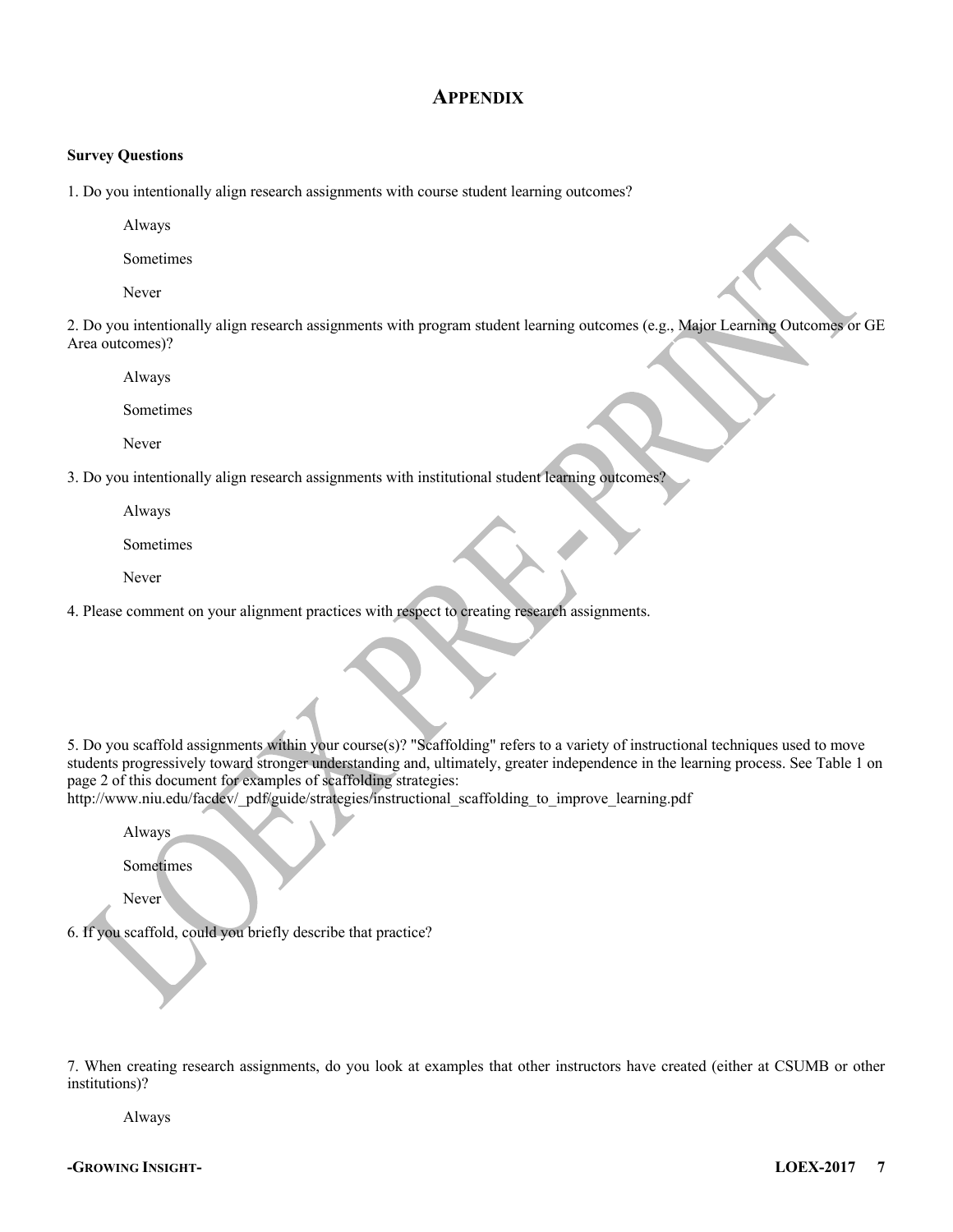Sometimes

Never

8. How do you ensure that students understand the purpose of a research assignment (e.g., an introductory paragraph on the assignment itself, discussions in class, etc.)? In communicating the purpose of an assignment, do you explicitly reference learning outcomes?

9. Do you provide students with specific strategies for successfully completing a research assignment (e.g., by explicitly referring to the different steps in the writing process)?

Always

Sometimes

Never

10. Why do you or why do you not provide students with specific strategies?

11. Do you provide students with examples of completed research assignments from past semesters?

Always

Sometimes

Never

12. If you provide students with examples from past semesters, are those examples annotated and/or do you discuss the examples in class?

13. Do you provide your students with rubrics or other forms of evaluation criteria for research

assignments?

Always

Sometimes

Never

14. If you provide rubrics or evaluation criteria, do you discuss them with students in class? Why or why not?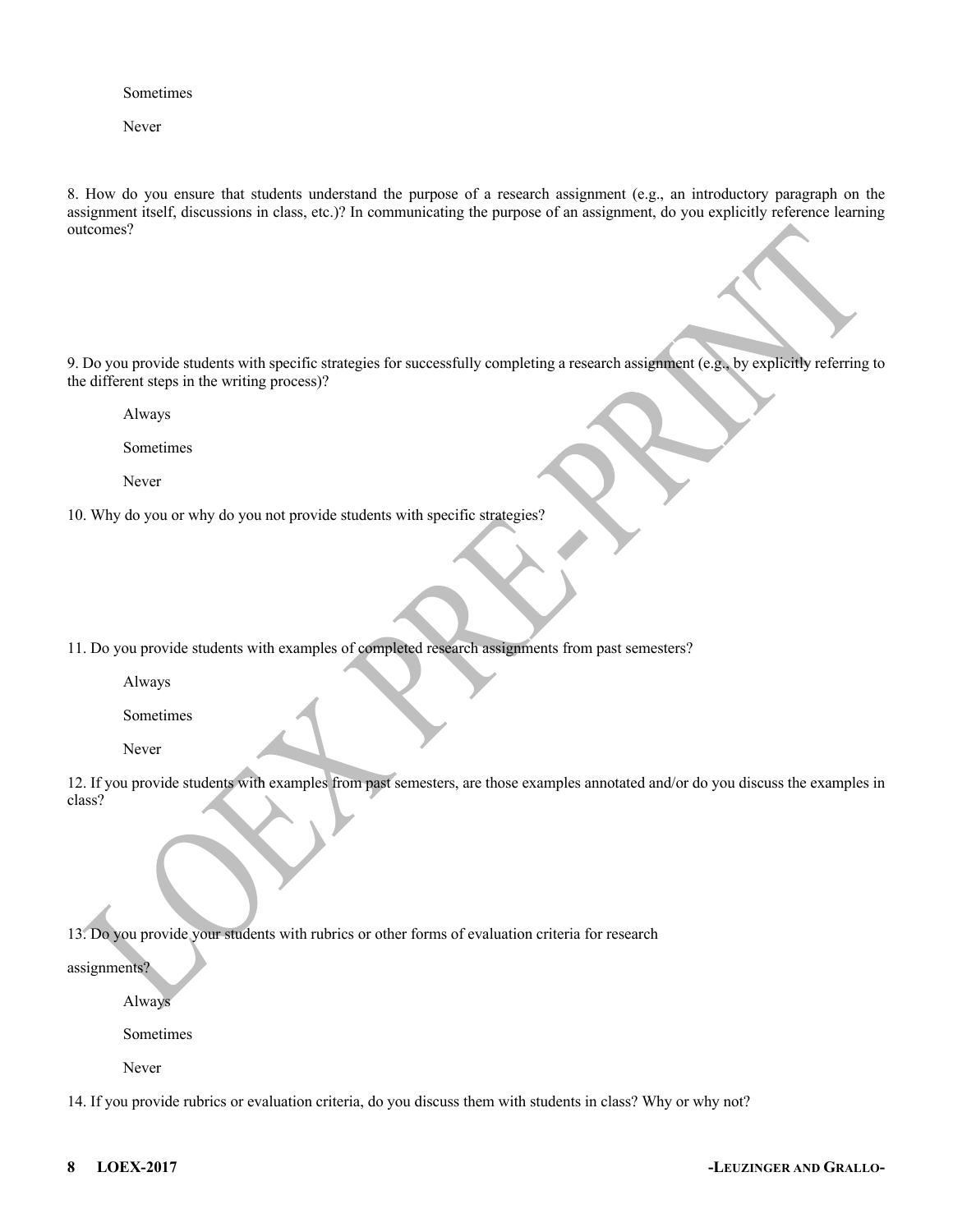## **Images for Tables and Figures (Editor will put in body of the text later)**

## Do you intentionally align research assignments with course student learning outcomes?

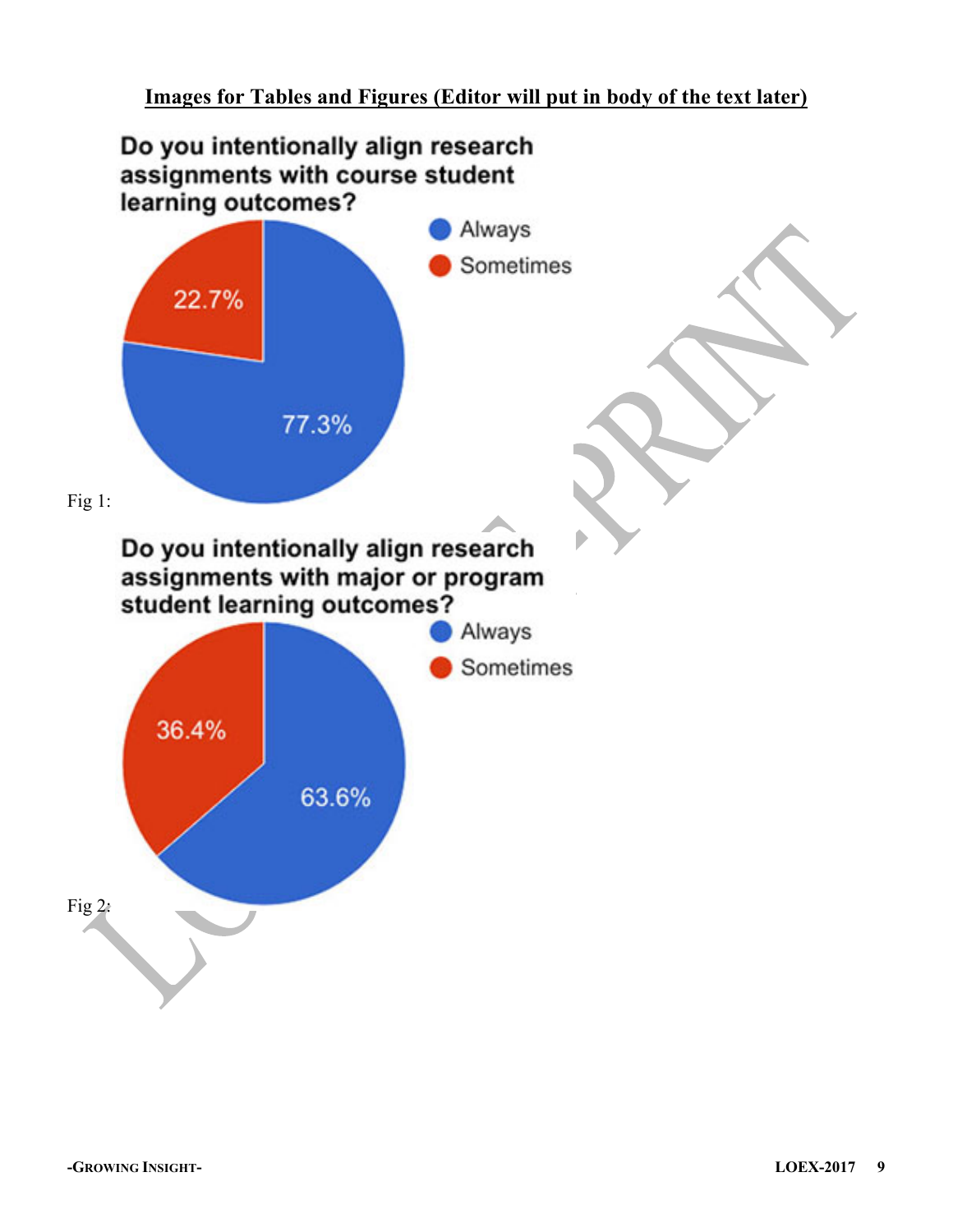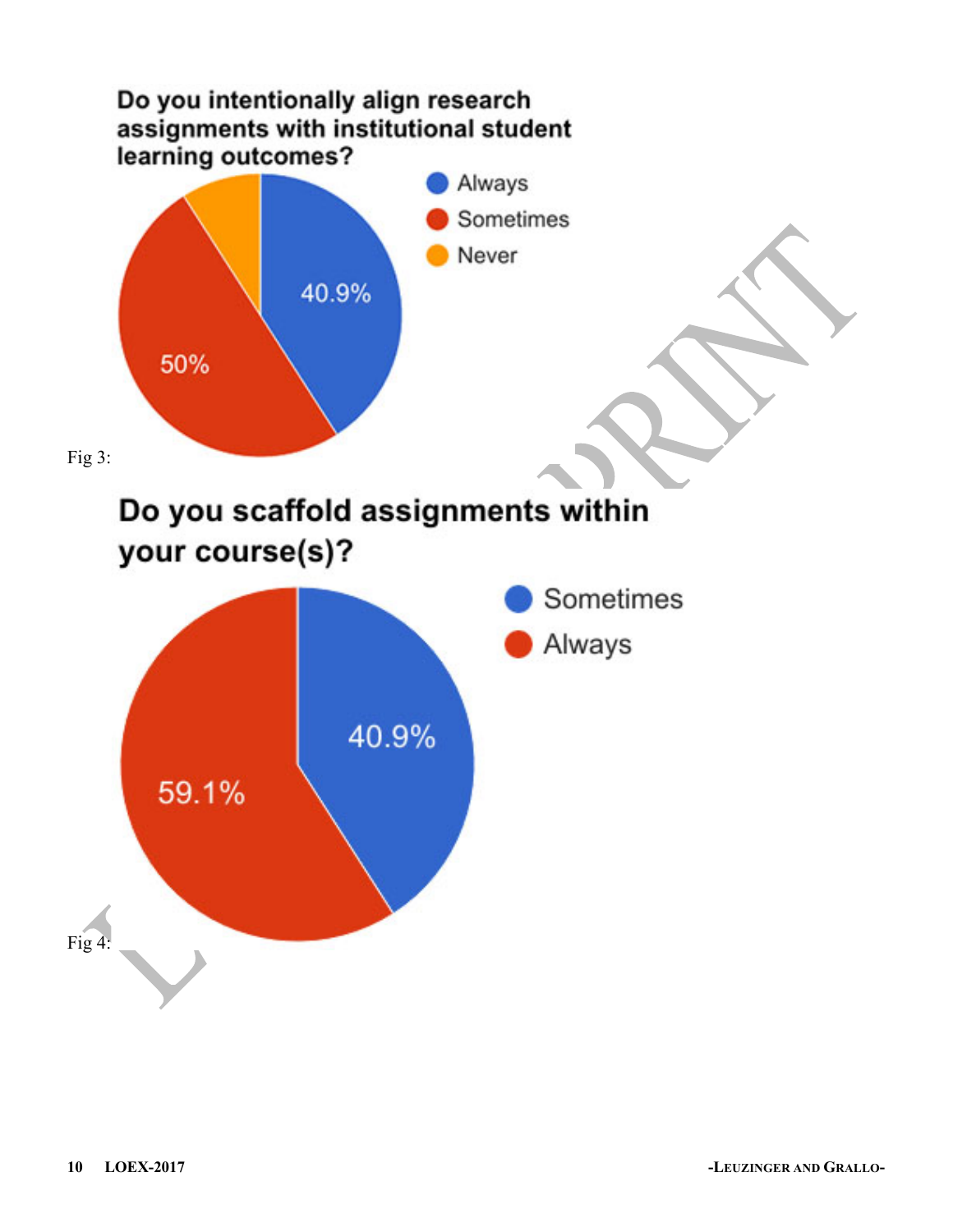# When creating research assignments, do you look at examples that other instructors have created?





# Do you provide students with specific strategies for successfully completing a research assignment?